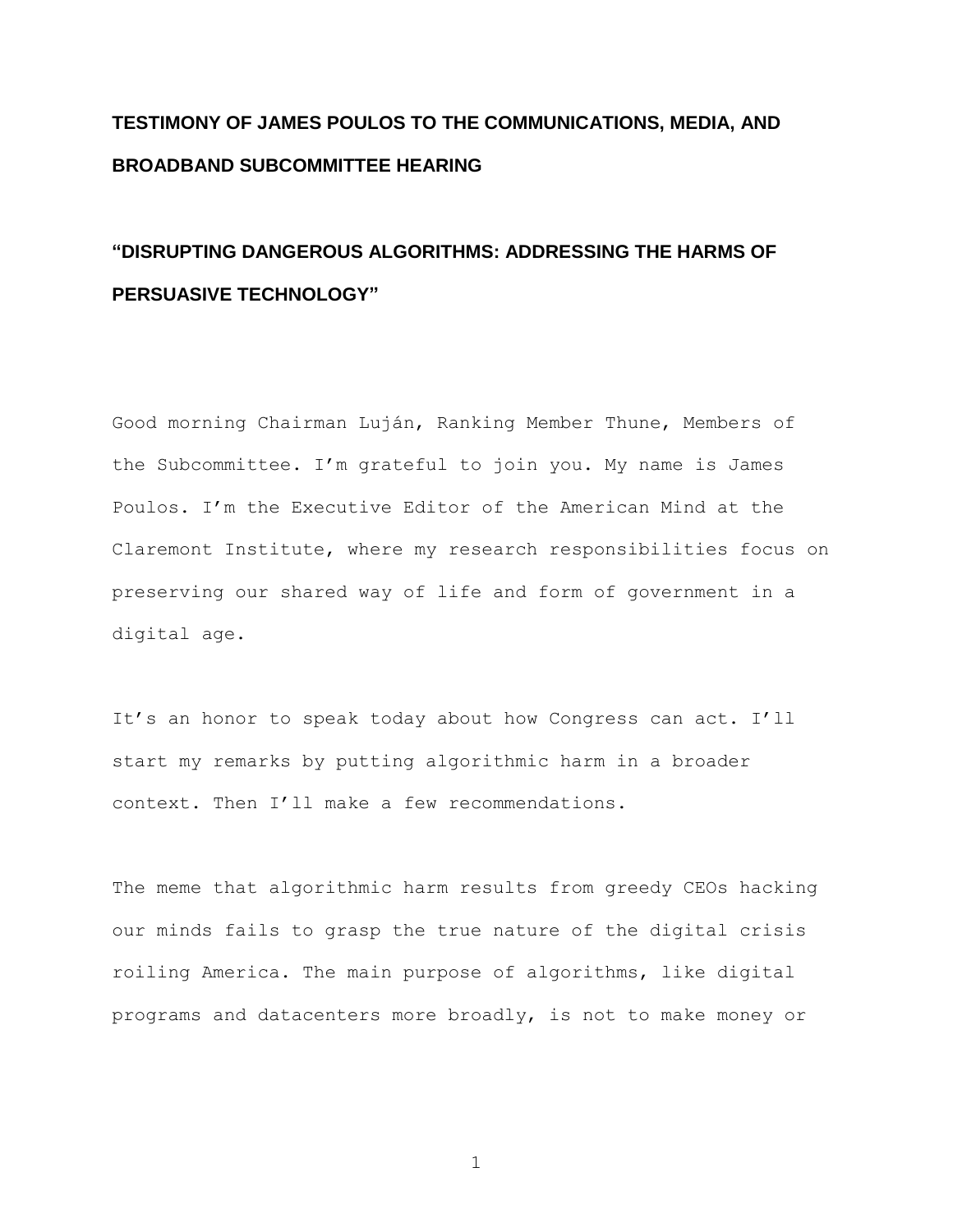influence thoughts, but to *control* people—in a direct and alien way hostile to our core beliefs and principles.<sup>1</sup>

The digital medium is unlike prior communications technologies such as the printing press or television. Those media also reshaped minds and built fortunes. But Americans always felt at home with them. There was a comfort level and compatibility with our lifeways and our regime that's absent regarding digital

 $\overline{a}$ 

<sup>1</sup> The objection could be raised that algorithms, in a certain strengthening sense, actually mainly exist so that digital devices and entities can communicate with one another. One reason digital technology is so alien to us is its indifference to our feelings and our existence alike, and our shared sense that digital tech which operated even in part based on its awareness of our presence and attitudes would be dangerous or difficult to establish trust with. Perceptive digital entities which did communicate openly with us might still "talk behind our backs" amongst themselves. In June 2019 testimony before the US Senate Commerce Committee's Subcommittee on Communications, Technology, Information, and the Internet," Stephen Wolfram observed that "if we want to seriously use the power of computation—and AI—then inevitably there won't be a 'human-explainable' story about what's happening inside… if you can't check what's happening inside the AI, what about putting constraints on what the AI does? Well, to do that, you have to say what you want. What rule for balance between opposing kinds of views do you want? How much do you allow people to be unsettled by what they see? And so on." As Norbert Wiener helps us understand in *The Human Use of Human Beings: Cybernetics and Society*, even if algorithms and content-selecting AIs—or whole swarms of digital entities—communicate almost exclusively with one another in an ignorance of us they cannot describe, our commands are still the inputs, and however imperfectly they are executed, the outputs must inevitably have human significance intended to impact  $(e,q,$ , use) human beings.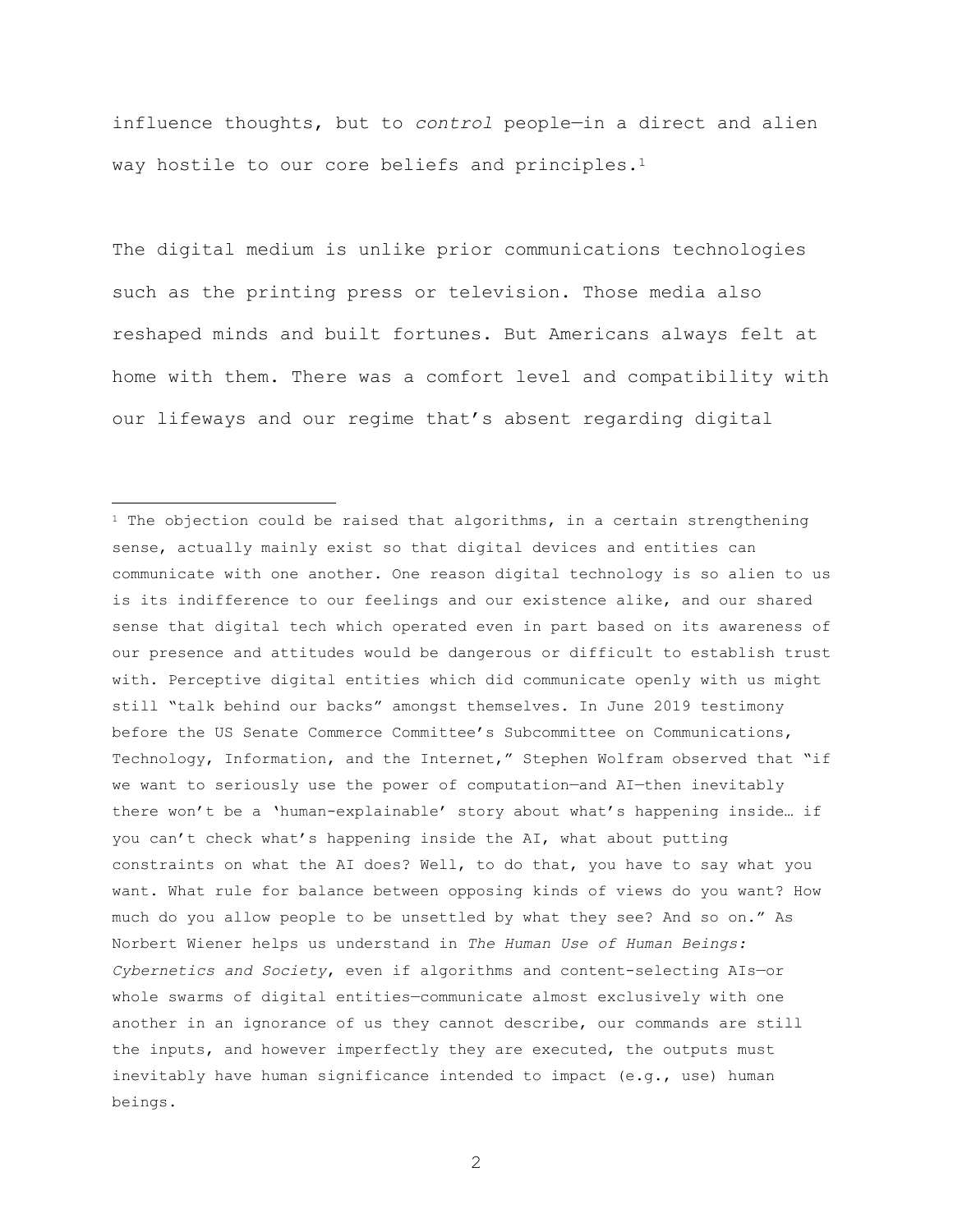technology, which most Americans feel hopelessly unable to understand, much less master.

As I show in my new book *Human, Forever*, this morose incompetence is the product of a public-private partnership between unelected and unaccountable leaders across America's major institutions and our security and intelligence state. As economists such as David P. Goldman and Maria Mazzucato have reminded us, almost all the digital technology ordinary Americans use is the product of innovations attained through military and spy agency research and spun off into consumer entertainment and corporate cruft by the tech companies crucial to our national strategic infrastructure.

However well-intentioned, these leaders, whom citizens and even elected officials are functionally unable to remove from power, have moved so much of our political and social life into their technological ecosystem that they now make and enforce fundamental decisions about what we can and must think, say, and do.

This lockstep reconfiguration of American life outside the reach of the democratic process has plunged us into a nascent social credit system. Social media's algorithmic harm is real, but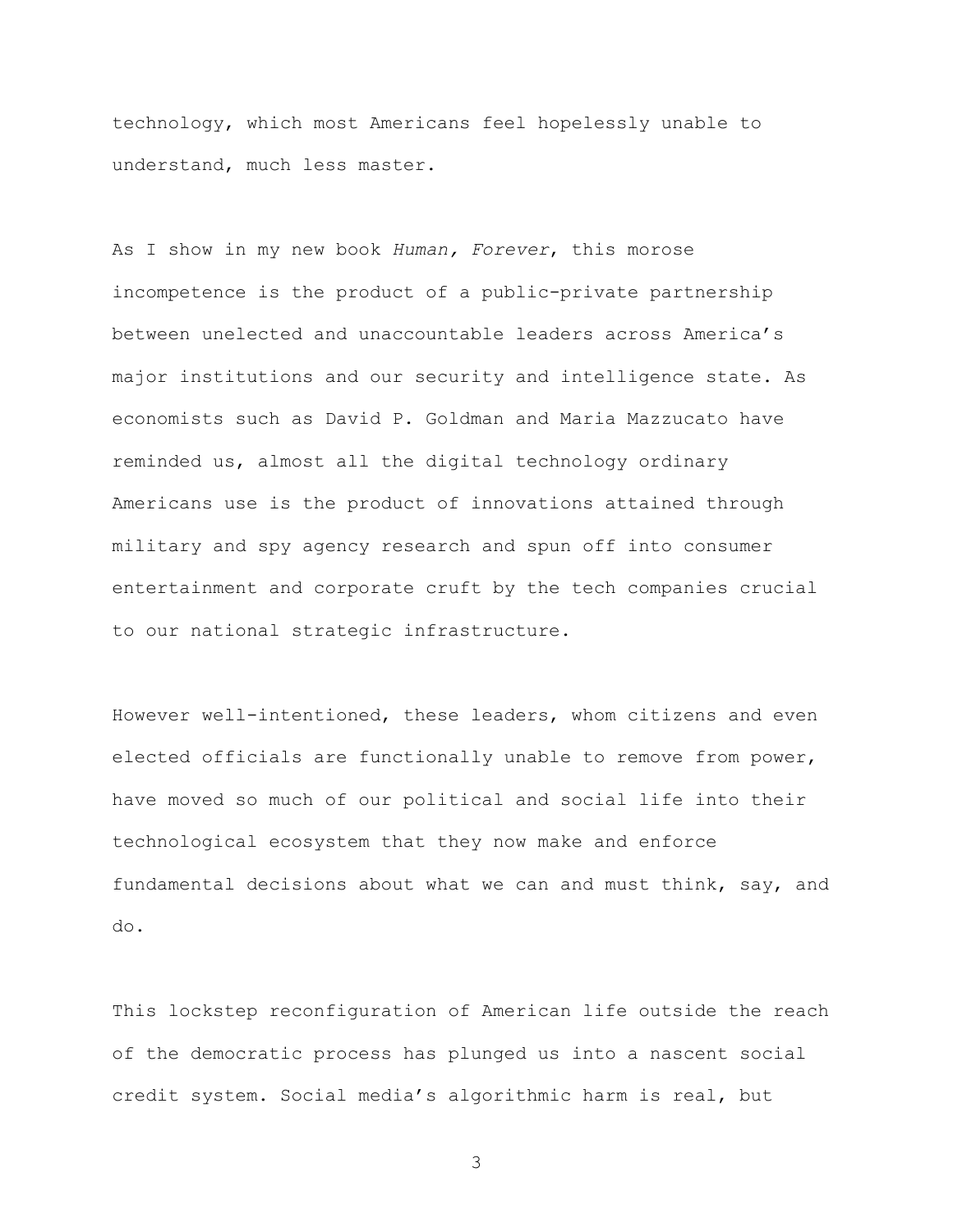social media is, true to form, a *screen* that obscures the depths below—where leaders like Eric Schmidt are working to re-found America as a control system built on innumerable swarms of programs and devices in a network of vast datacenters. Through machine learning and artificial intelligence, digitized governance aims to automate the behavior of those swarms and, through them, the behavior of us human beings.<sup>2</sup>

The new system is driven by the logic of seeing technology as better and stronger than humanity. As Mo Gawdat, an ex-Google executive on publicity tour, recently told *The Times*, we humans "suck" in comparison to the new "god" our tech engineers are building. This view of our given humanity as a pathetic curse, not a precious gift, is spreading because our leaders betrayed the expectations they created. Many believed what they told us about how tech would bring global peace and harmony. The TV-age belief that whoever dreamed biggest and best would rule the

 $\overline{a}$ 

 $2$  Innovation is palpably shifting, even within social media, away from writing algorithms and toward conducting swarms. Analyzing a leaked document from TikTok revealing the app's inner workings, UC-San Diego computer science professor Julian McAuley recently told Ben Smith of The New York Times that TikTok's advantage marries machine learning to "fantastic volumes of data, highly engaged users, and a setting where users are amenable to consuming algorithmically recommended content (think how few other settings have all of these characteristics!). Not some algorithmic magic."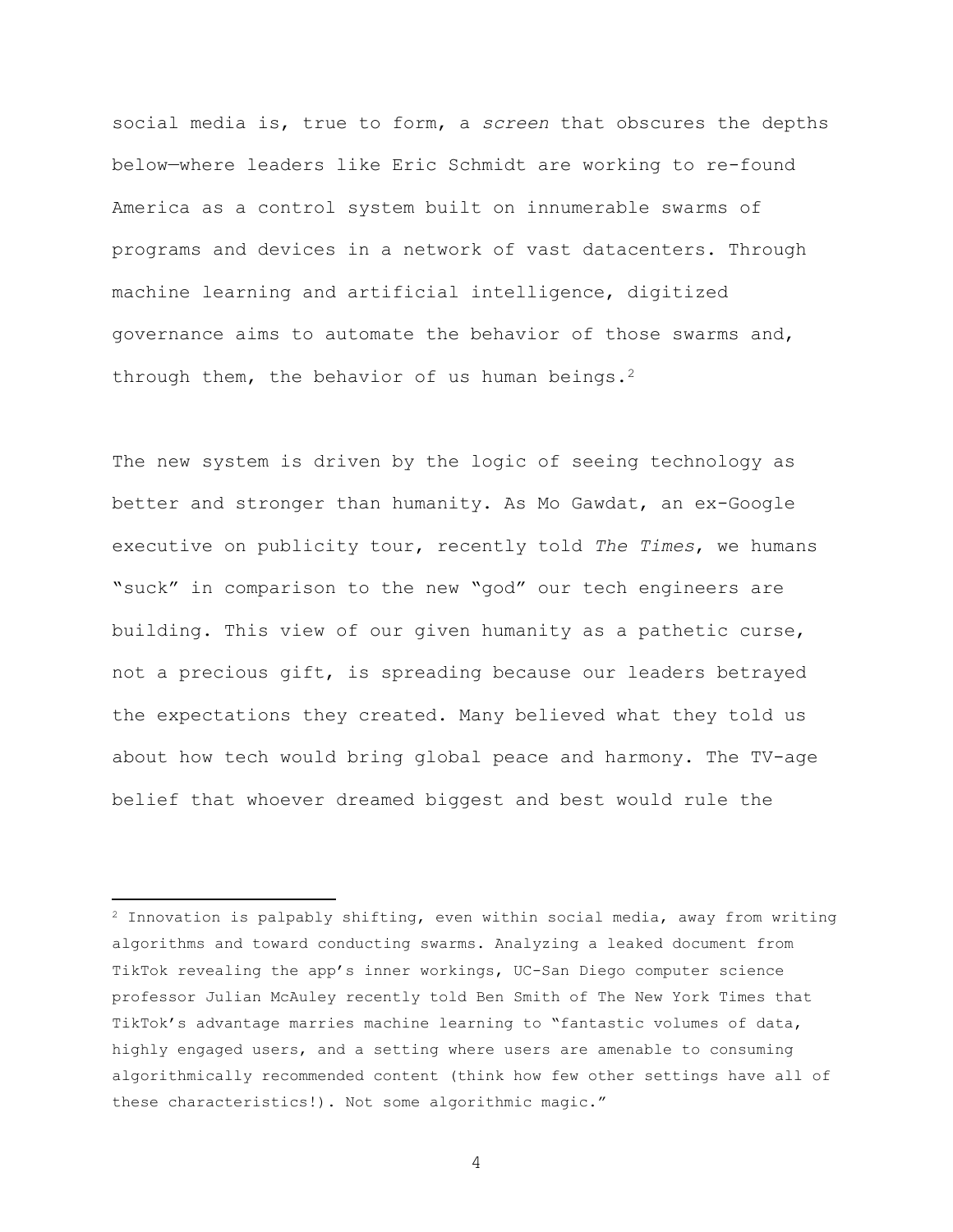world and deserved to led to shock and panic when populists used digital tech to fight technocratic globalism.

Today, our technoethical elite is religiously convinced they can discover a mathematical coding language so deterministic that they can take true control of the digital swarms, eliminating the need for politics as it has been known in the West since Aristotle.<sup>3</sup> Eventually, they believe, we will fully merge with our technology and become "as gods."

 $\overline{a}$ 

<sup>&</sup>lt;sup>3</sup> The politics of determinacy extend well beyond the elite. Debates rage over whether digital technology is somehow "neutral" or can be made so by policy. It cannot be, in two senses. Pure neutrality cannot be achieved by or through algorithms, which, as instructions to produce a certain result, are always inherently "biased" by default. "Correcting" an algorithm means giving it a new and different bias. On the level of the medium, interoperability is the form of digital technology that shapes all digital entities. While the bias of digital tech in this sense is toward interoperability, the human bias is toward incommensurability. We may enjoy temporarily joining the crowd, the mass, or even the mob, the feeling passes and we return to abide in the unique and particular personhood of our self. Digital entities do not share this dynamic. Unlike us, they are biased toward the collective identity of the swarm, an identity incompatible with our human one. The quest for the Holy Grail of perfect determinacy depends on the faith that mathematics itself is neutral and unbiased in the sense of ultimately being perfectly legible and comprehensible—without secrets—to rational human minds. Quantum physics and millennia of Western theology agree that the truth is more complicated. Devotion to mathematics as the perfect language of true explanation is necessarily "biased against" mysteries, against the need for or permanence of mystery, and against the idea that the primal condition of reality involves phenomena inaccessible to human logic.

<sup>5</sup>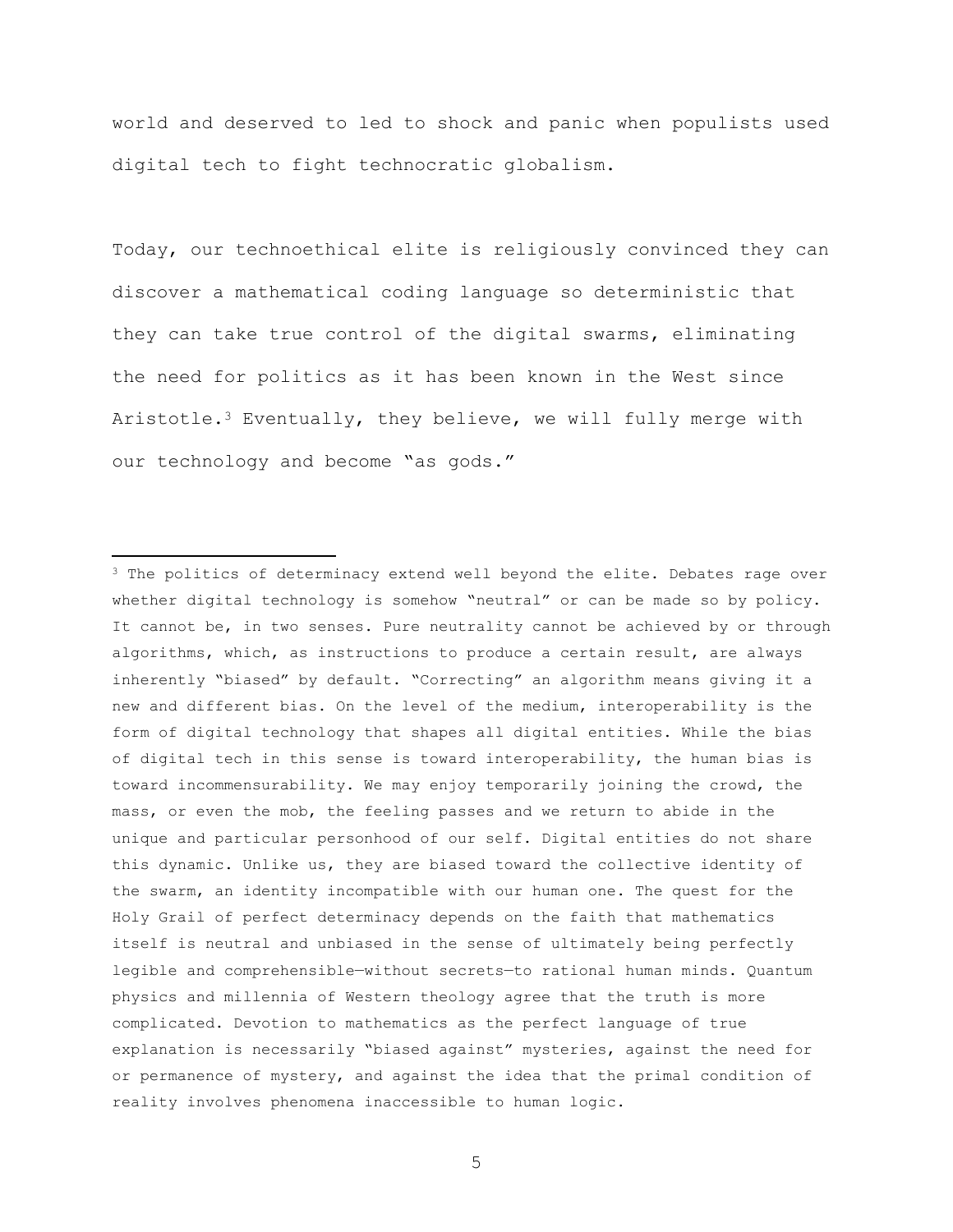Rather than trying to upload our consciousness to the cloud, these new cyborg theocrats have begun by uploading our conscience. Many Americans now think the culture war must be fought and won through a digital regime that rewards the ethically pure and obedient and crushes the opposition online and off. This is why the covid crisis has morphed so quickly into a pitched battle over who gets to act as judge, jury, and executioner when it comes to defining, preventing, and punishing harm.

Now, the people's elected representatives face a fateful choice: restore citizen controls of technology or surrender to the cyborg theocracy. Americans need Congress to intervene against the emergent social credit system. Trust in digital competence on the Hill can be built with bipartisan steps protecting children from the worst online harms.<sup>4</sup> And lawmakers can protect

 $\overline{a}$ 

<sup>4</sup> Legislators should be prepared to discover that algorithms and human users often share joint responsibility for what emerges over time as accumulated harm. Writing about Instagram's algorithms in *The Atlantic*, Jonathan Haidt observes that "the toxicity comes from the very nature of a platform that girls use to post photographs of themselves and await the public judgments of others," specifically, we should recognize, other girls posting photographs. Social media is a hotbed of mimesis, the reflexive behavior of imitating one's real and imagined rivals that social theorists from Rousseau to Girard have recognized as fundamental to our human identity. The strongest and most prudent legislative intervention against the experience of having suffered harm from engaging in habits reinforced by algorithm would be to legally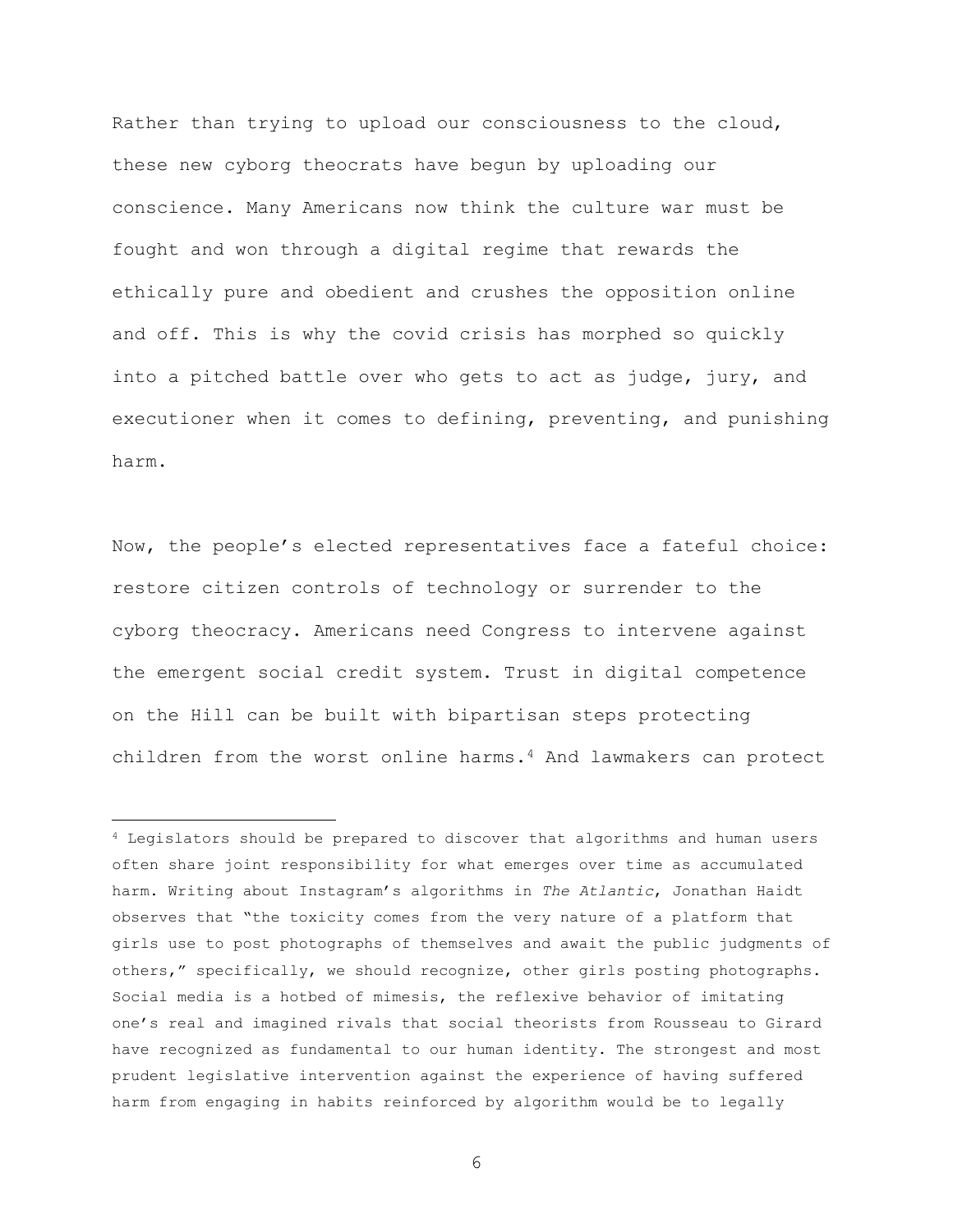Americans' free association and expression by favoring policies like algorithmic choice over calls to legislatively overturn *Force v. Facebook*, which would entail cosmic federal choices about the metaphysics of harm that amount to the establishment of a religion.<sup>5</sup>

But unless ordinary Americans regain a hands-on mastery of our most powerful digital tools, we will become compliant posthumans or ungovernable psychotics, sacrificing what is left of our civilization and nation to vengeful new gods. Congress can save our humanity, our country, and our form of government from digital harm by passing what I and others compare to a Second Amendment for Compute. Legislation should enshrine Americans' rights to buy and use high-powered GPUS and to mine, hold, and

protect and defend Americans' fruitful use of digital technologies, such as Bitcoin, which do not inflict algorithmic or mimetic harm in the manner of social media platforms because they are not social media platforms.

 $\overline{a}$ 

<sup>5</sup> The House Energy and Commerce Committee, for instance, recently discussed the "Justice Against Malicious Algorithms Act," a bill that would amend Section 230 by allowing users to sue platform companies for inflicting "severe emotional injury," but which did not define emotional injury. The "Protecting Americans from Dangerous Algorithms" bill introduced last session would, as Cato Institute policy analyst Will Duffield noted last year at Techdirt, "have grave consequences for legitimate speech and organization… an omnipresent corrective authority"—spiritual and temporal together, like Hobbes' Leviathan—"would foreclose the sense of privileged access necessary to the development of a self."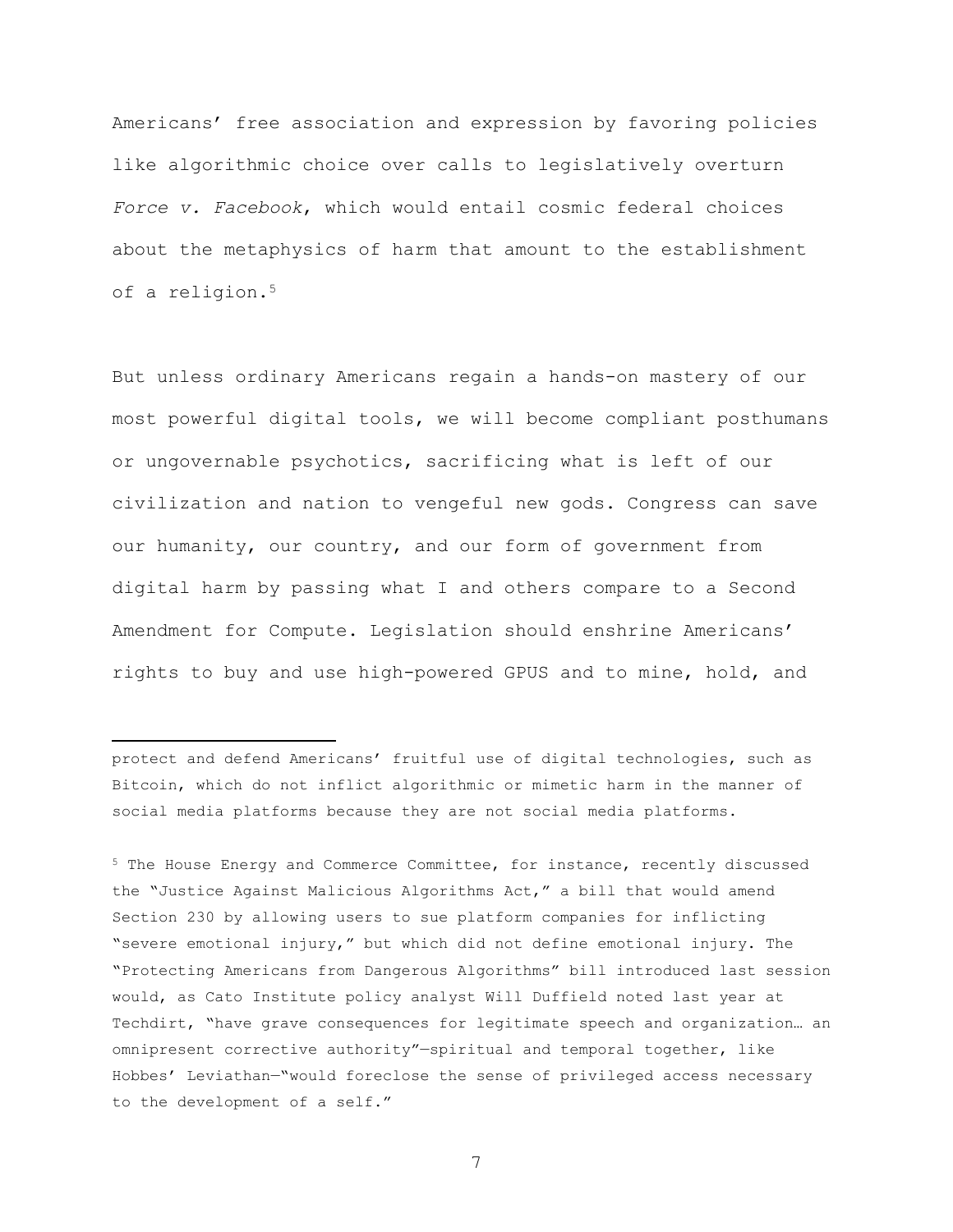use Bitcoin. This tech puts computation into human service building apps and institutions where users create and exchange valuable, memorable works of culture.<sup>6</sup>

To model this approach I published my book, *Human, Forever*, onto the blockchain, at the Bitcoin-based platform Canonic.xyz. Americans have the ability right now to restore their practical

 $\overline{a}$ 

<sup>6</sup> Bitcoin is deeply resonant with American civilization. In no other country, especially leading country, has interest and activity in Bitcoin been so immediate, sustained, and powerful. Some countries, including China, have cracked down on Bitcoin or banned it outright. Given that digital technology's world dominance makes us reconsider venerable theological matters by causing us to question our identity and purpose, it seems important that the Bitcoin blockchain relies for the legitimacy of its architecture and operations on the deeply Protestant concept of Proof of Work. To activate the consensus that allows new blocks of information to be added on chain, Bitcoin miners must compete to solve a math problem. The achievement satisfying Proof of Work is not to have "cracked the code" but to have evinced the input of the most computational labor. Allegations that Bitcoin is therefore energy-intensive enough to represent an unjust *harm* to the natural environment fail on several fronts, including the relative energy consumed over a given period by China or the petrodollar, but especially on the ultimately theological basis of the idea of fair play through competitive labor that is a cornerstone of American civilization. Of course, many of those who insist we must leave theology behind in assessing the value of political or economic measures still retain, due to their own theological inheritance, an idea that fair play through the labor of competitive *reasoning* is a thoroughly secular standard of justice. Whether inflected in this more secular or the more theological key, the inner logic and structure of Bitcoin is at home in America, where the common sense is still that the unceasing labor of building and maintaining culture is the price of flourishing in freedom.